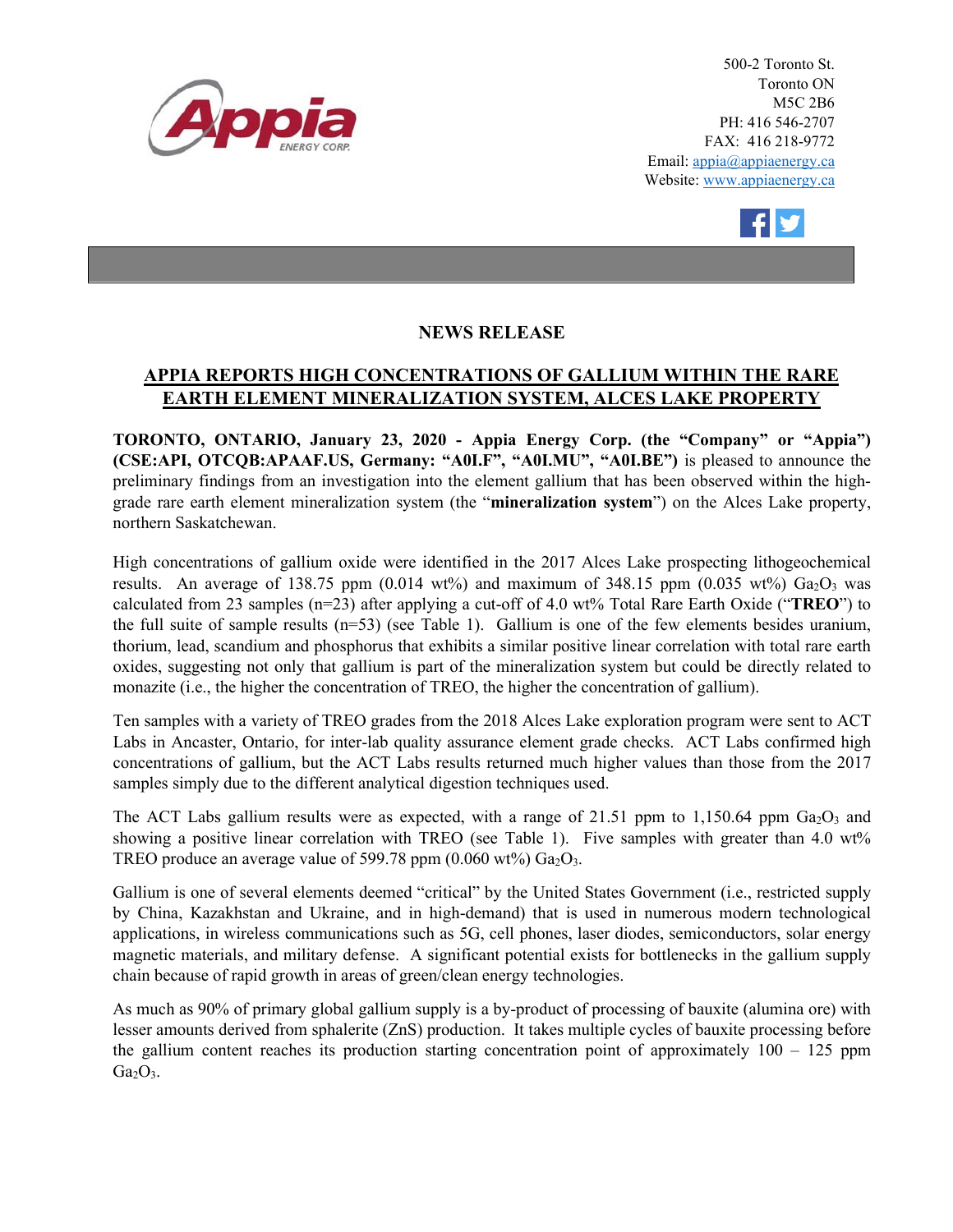Production of gallium is therefore limited by global factors and economics that influence the production of the principal mineral commodities (i.e., aluminum or zinc).

Much like rare earth elements ("**REE**"), gallium is widely dispersed in nature but rarely found in economically extractable quantities. For example, the Apex mine, southwestern Utah, USA, was the only primary mined source of gallium (and germanium) until its closure in 2011 by Teck Resources Limited. The mine operated intermittently over 100 years since 1884. A historic estimate for the average concentration of gallium was  $0.032$  wt%, with locally occurring grades up to  $0.148$  wt% gallium.

In 2011, the price for low-grade gallium oxide (99%) peaked at US\$1,150/kg. In 2017, the average price for low-grade gallium oxide was US\$135-\$140/kg. Currently, the price of high-grade gallium metal (99.99%) is greater than US\$220/kg.

Mr. James Sykes, Appia's Vice-President, Exploration and Development, comments: "The naturally occurring high-concentrations of gallium associated with REEs emphasizes the potential value that exists at Alces Lake. The Alces Lake mineralization system is endowed with critical metals that are needed for emerging commercial technological and military defense applications. We observe naturally occurring gallium concentrations that are much higher than those occurring as concentrated by-products from bauxite and sphalerite ores. The grades we have observed are comparable to those of the Apex mine, the only primary mined source of gallium. The gallium extracted during the REE processing stage represents another potential revenue stream for Alces Lake".

Appia will continue its gallium studies in the coming weeks/months, starting with re-analysing of high-grade REO samples for the presence of gallium. Positive analytical numbers could result in an advanced study by a Master's student from the University of Saskatchewan to determine the presence/economic potential of recovering gallium at Alces Lake.

The 2017 assay results were provided by Saskatchewan Research Council's ("**SRC**") Geoanalytical Laboratory, an ISO/IEC 17025:2005 (CAN-P-4E) certified laboratory in Saskatoon, SK, for multi-element and REE analysis. The multi-element analysis, which includes gallium, uses a tri-acid  $(HF: HNO<sub>3</sub>: HClO<sub>4</sub>)$ total digestion technique to dissolve most elements, with the exception of refractory minerals, such as monazite. Since monazite was not fully dissolved, the gallium values are under-represented using this methodology. The REE analysis uses a lithium metaborate fusion to dissolve refractory minerals, such as monazite, but gallium was not reported with this method. The 2018 assay results were provided by ACT Labs, an ISO 17025 accredited laboratory in Ancaster, ON, for multi-element and REE analysis. Both multielement and REE analysis used a lithium borate fusion to dissolve refractory minerals, including both gallium and REEs using the same digestion method, and shows a better correlation of gallium to REO.

All analytical results reported herein have passed rigorous internal QA/QC review and compilation. The technical content in this news release was reviewed and approved by Dr. Irvine R. Annesley, P.Geo, Advisor to Appia's Board of Directors, and a Qualified Person as defined by National Instrument 43-101.

## **About Appia**

Appia is a Canadian publicly-traded company in the uranium and rare earth element sectors. The Company is currently focusing on delineating high-grade critical rare earth elements ("REE") and uranium on the Alces Lake property, as well as prospecting for high-grade uranium in the prolific Athabasca Basin on its Loranger, North Wollaston, and Eastside properties. The Company holds the surface rights to exploration for 57,048 hectares (140,968 acres) in Saskatchewan.

The Company also has a 100% interest (subject to a 1% Uranium Production Payment Royalty and a 1% Net Smelter Return Royalty on any precious or base metals payable, provided that the price of uranium is greater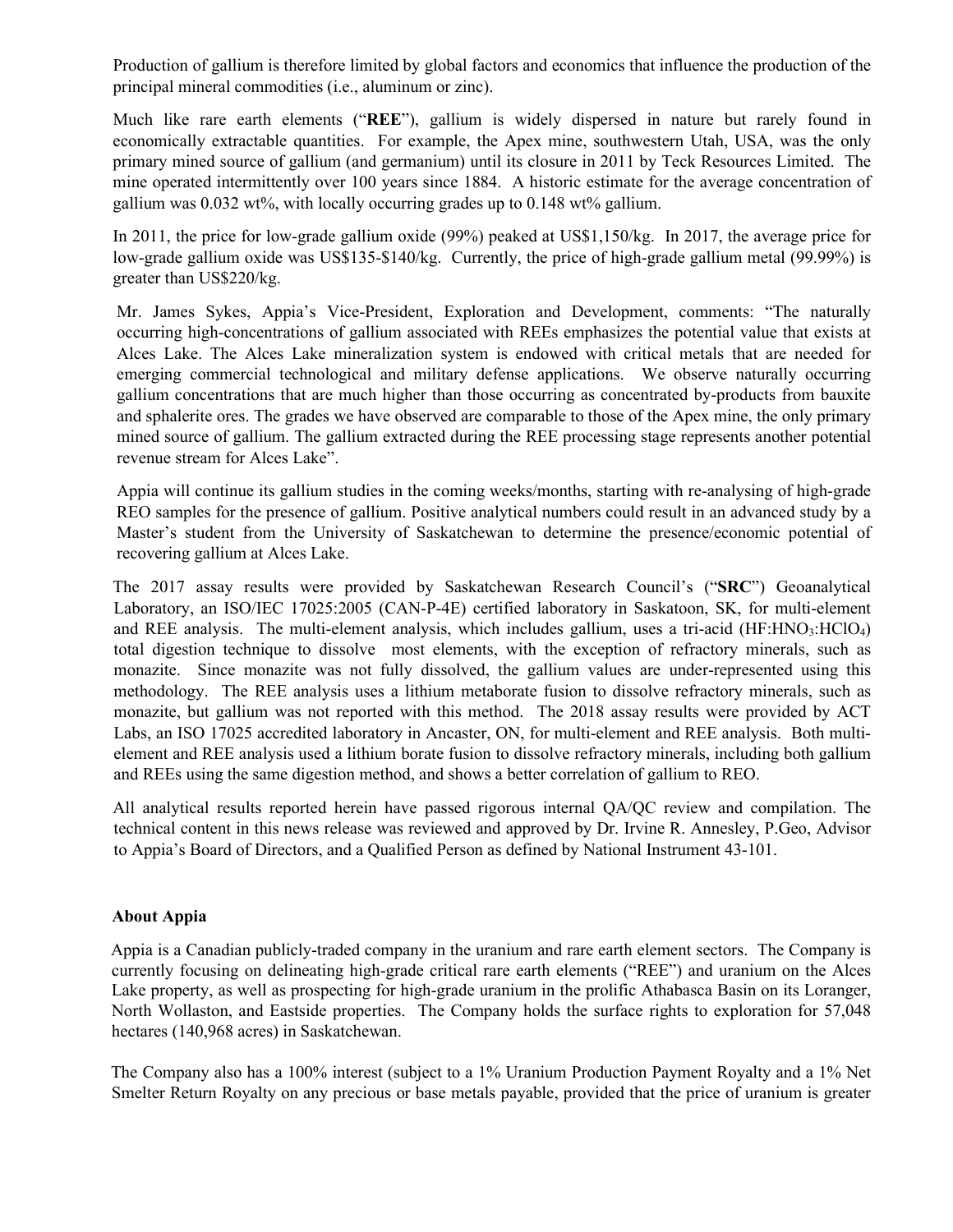than US\$130 per pound) in 12,545 hectares (31,000 acres), with rare earth element and uranium deposits over five mineralized zones in the Elliot Lake Camp, Ontario. The Camp historically produced over 300 million pounds of  $U_3O_8$  and is the only Canadian camp that has had significant rare earth element (yttrium) production. The deposits are largely unconstrained along strike and down dip.

Appia's technical team is directed by James Sykes, who has had direct and indirect involvement with over 550 million lbs.  $U_3O_8$  being discovered in five deposits in the Athabasca Basin.

Appia has 73.8 million common shares outstanding, 94.7 million shares fully diluted.

*Cautionary Note Regarding Forward-Looking Statements*: *This News Release contains forward-looking statements which are typically preceded by, followed by or including the words "believes", "expects", "anticipates", "estimates", "intends", "plans" or similar expressions. Forward-looking statements are not guarantees of future performance as they involve risks, uncertainties and assumptions. We do not intend and do not assume any obligation to update these forward- looking statements and shareholders are cautioned not to put undue reliance on such statements.* 

*Neither the Canadian Securities Exchange nor its Market Regulator (as that term is defined in the policies of the CSE) accepts responsibility for the adequacy or accuracy of this release.* 

For further information, please contact:

**Tom Drivas**, President, CEO and Director: (tel) 416-546-2707, (fax) 416-218-9772 or (email) [appia@appiaenergy.ca](mailto:appia@appiaenergy.ca) 

**James Sykes**, VP Exploration & Development, (tel) 306-221-8717, (fax) 416-218-9772 or (email) [jsykes@uraniumgeologist.com](mailto:jsykes@uraniumgeologist.com) 

**Frank van de Water**, Chief Financial Officer and Director, (tel) 416-546-2707, (fax) 416-218-9772 or (email) [fvandewater@rogers.com](mailto:fvandewater@rogers.com)